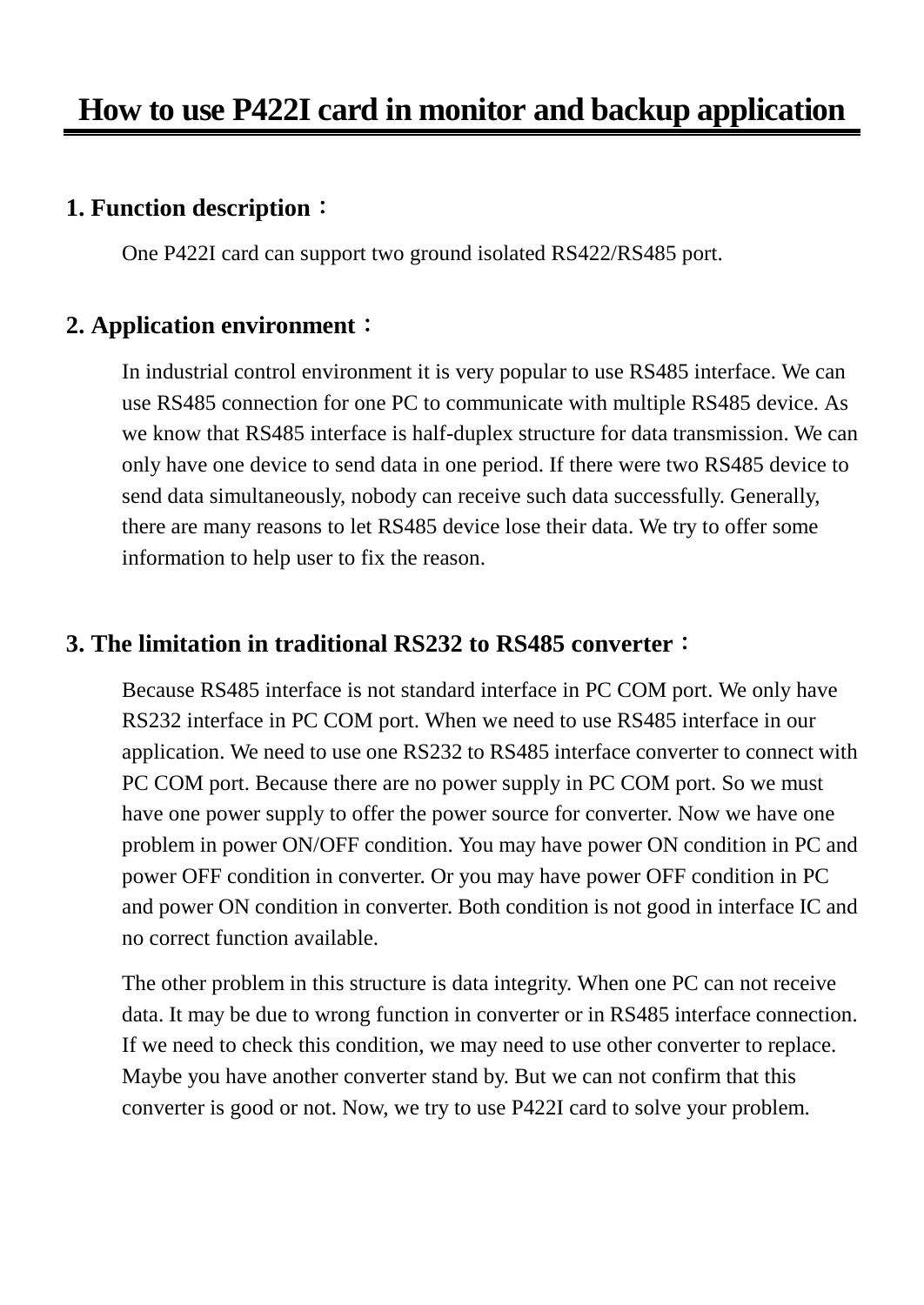# **How to use P422I card in monitor and backup application**

### **4. P422I card support on-line monitor function and backup feature**:

One P422I card can support two ground isolated RS485 port and insert in PCI slot. So we don't need to prepare extra power supply and there are no power ON/OFF problem.

Now, we let both ports in P422I card to connect in same RS485 network. In normal condition we use port A in P422I card as working port. Due to RS485 interface is half-duplex structure, so we may use poll & ack procedure in RS485 network. We may use port A as master port to poll every slave port. Slave port will respond and send data to port A. We will send/receive data in port A. Now, we can open one terminal emulation window to receive all data in RS485 network. In this window we can monitor all action in RS485 network. So we can say port B of P422I card is on-line monitor port.



When there are some problem in RS485 network, we can see something wrong in port B monitor window. Then we can analyze data and try to find the reason.